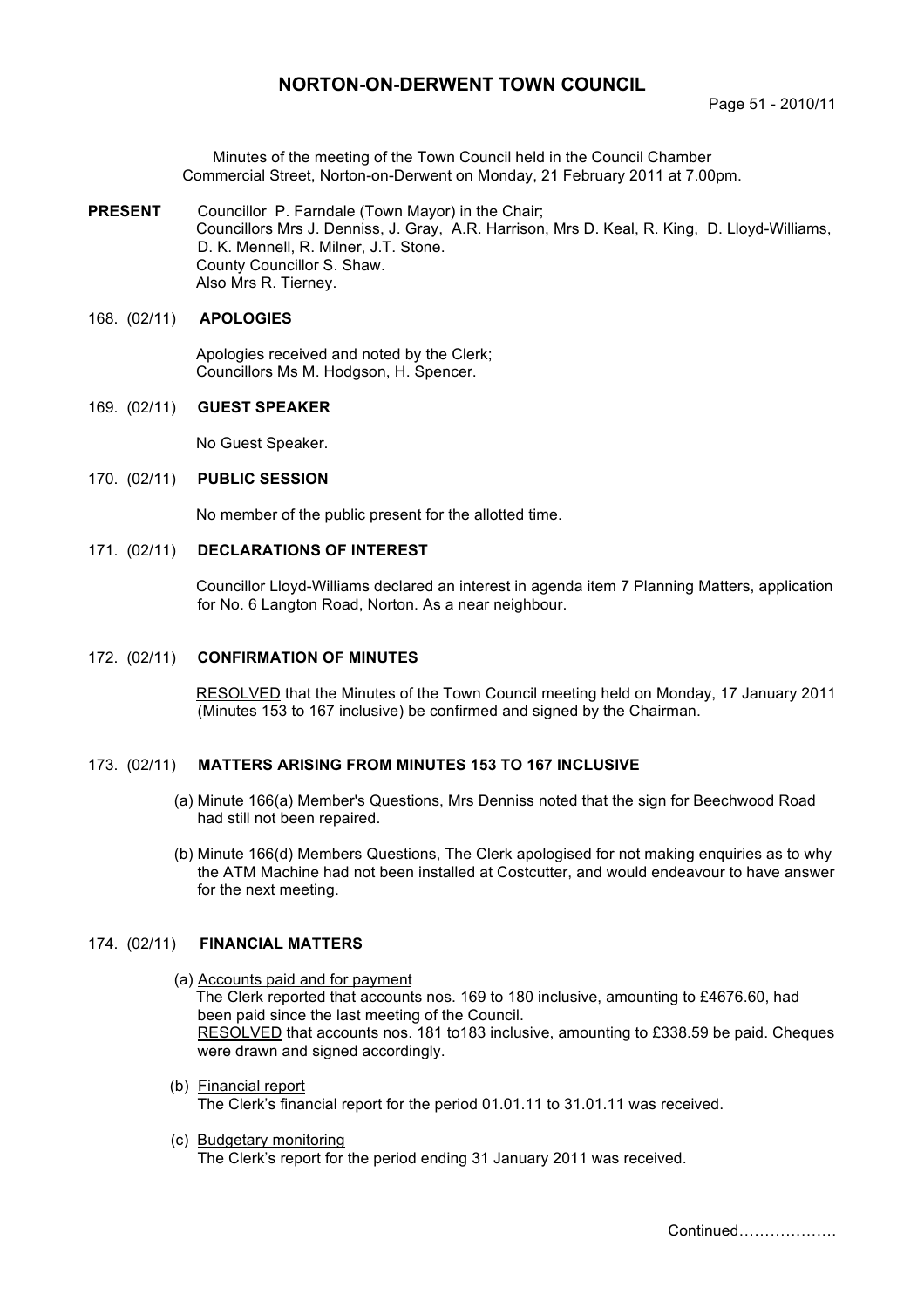# 175. (02/11) **PLANNING MATTERS**

 (a) Planning applications referred to the Town Council by Ryedale District Council, for comment and/or recommendation were dealt with as follows: -

| 11/00035/HOUSE | Erection of single-storey extension to south elevation.<br>22 The Gallops, Norton.<br>For Mr M. Stroud.<br>RESOLVED Recommend Approval.                                                                                                                                                                                                                                                                                                                                                                                                                                                         |
|----------------|-------------------------------------------------------------------------------------------------------------------------------------------------------------------------------------------------------------------------------------------------------------------------------------------------------------------------------------------------------------------------------------------------------------------------------------------------------------------------------------------------------------------------------------------------------------------------------------------------|
| 11/00047/FUL   | Formation of four additional door openings and 2no. windows to front (south) elevation<br>to serve new customer toilets, travel office and for staff entry.<br>Malton Bus Station, Norton Road, Norton.<br>For Transdev Yorkshire Coastliner (Mr M Mullins)<br><b>RESOLVED Recommend Approval.</b>                                                                                                                                                                                                                                                                                              |
| 11/00064/LBC   | External alterations to include replacement of windows and blocking up of doorway to<br>west elevation and replacement of window with door and window on north elevation.<br>Cumberland House 6 Langton Road, Norton.<br>For Mr J. Ferguson<br>RESOLVED Recommend Approval.                                                                                                                                                                                                                                                                                                                     |
| 11/00120/HOUSE | Erection of attached garage to east elevation.<br>11 Hunters Way, Norton.<br>For Mr G. Selby.<br><b>RESOLVED</b> Recommend Approval.                                                                                                                                                                                                                                                                                                                                                                                                                                                            |
| 11/00092/FUL   | Erection of block of 5no. one bedroom flats, sub-division of existing first and second<br>floor two bedroom flat to form 1no. one bedroom and 1no. two bedroom flats and<br>erection of rear walls with roller shutter door to alter existing ground floor retail layout.<br>49-51 Commercial Street, Norton.<br>For Mr Philip Tate.<br>RESOLVED No Objection, but would prefer to see fewer flats in the new block as it is<br>the belief of this Council that this application is verging on overdevelopment, especially<br>when it is reliant on Commercial Street for any required parking. |
| 11/00093/LBC   | External and internal alterations to include subdivision of existing first and second floor<br>two bedroom flat to form 1no. two bedroom and 1no. one bedroom flats, removal of<br>staircase, demolition of rear attached and detached residential/office/storage and<br>garage buildings and erection of rear walls with roller shutter door to alter existing<br>ground floor retail layout.<br>49-51 Commercial Street, Norton.<br>For Mr P. Tate.<br><b>RESOLVED</b> Recommend Approval.                                                                                                    |
| 11/00129/73A   | Variation of Condition 11 of approval 10/00233/FUL dated 06.05.2010 to state "The<br>development hereby permitted shall be carried out in accordance with the following<br>approved plan(s): C-09, C-08B, C-19 Sections, C-19 Elevations, C07A, C-04B, C-05A<br>and C-29B." - substitution of plans showing access.<br>Land at 93 Welham Road, Norton.<br>For Mr David Collins.<br><b>RESOLVED Recommend Approval.</b>                                                                                                                                                                          |
| 11/00147/HOUSE | Erection of first floor extension.<br>32 Burdale Close, Norton<br>For Mr & Mrs A.W. Ellis.<br><b>RESOLVED</b> Recommend Approval.                                                                                                                                                                                                                                                                                                                                                                                                                                                               |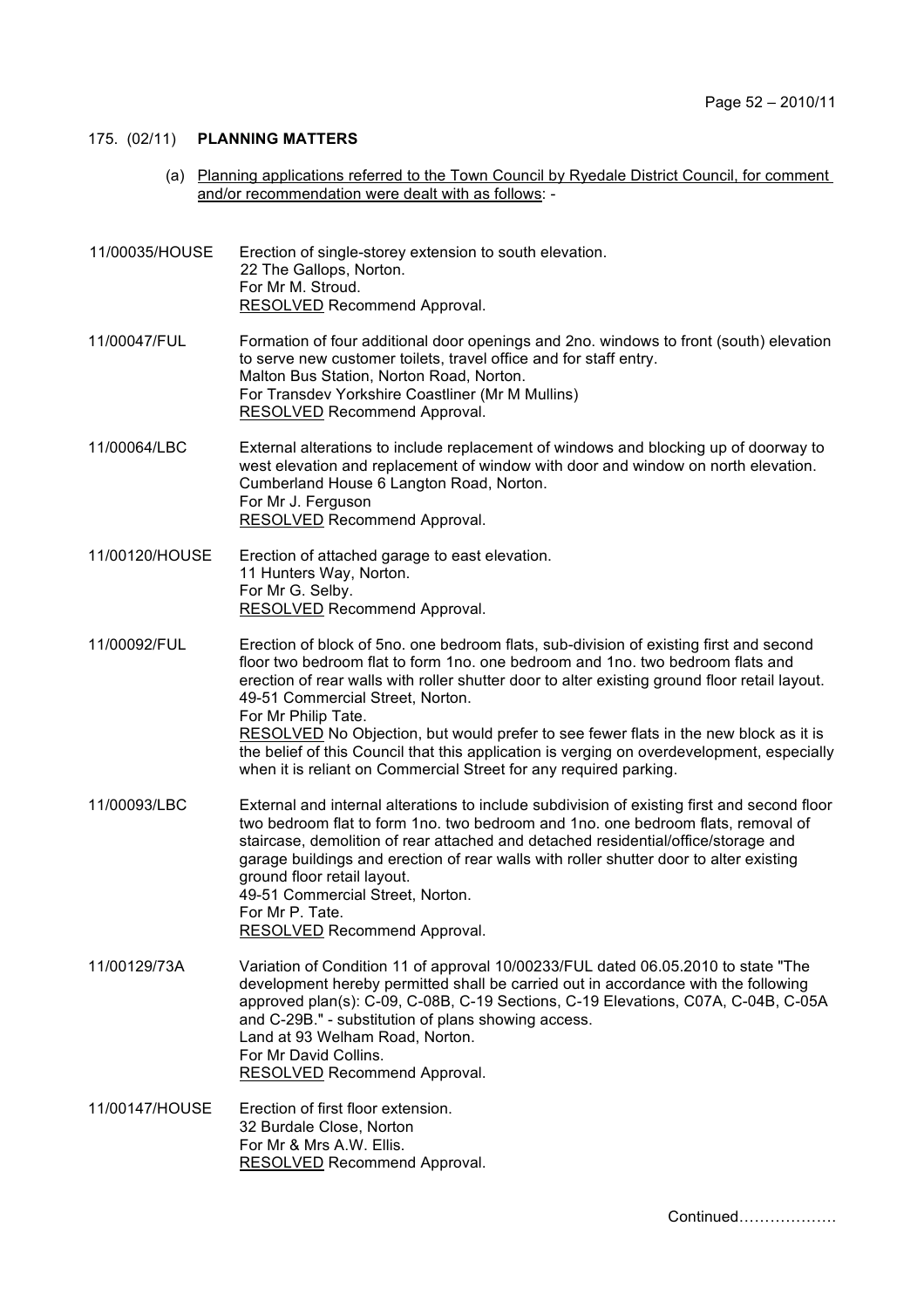#### 175. (02/11) **PLANNING MATTERS** (continued)

(b) Planning decisions notified by Ryedale District Council:

Withdrawn Application

10/01371/FUL Formation of 100m long x 3.5m wide fenced permanent tarmac access track to water pumping station. Priorpot Pumping Station, Scarborough Road, Norton.

# 176. (02/11) **LIBRARY SERVICES**

Members received a copy of the report, appended No1. to the Minutes, on the open meeting held to debate the future of library services within the two towns. Held in the Council Chamber on Monday 7 February 2011, attended by Officers of the County Council library service and by the Corporate Director of Ryedale District Council. Noted.

County Councillor Stephen Shaw, when debating the library issues, made the point that although there had been more money made available for libraries, it was his understanding that this money was set aside to ease any transition to community run libraries.

Following the open meeting the Clerk had checked on the County Council's web site and found that the information sheets for Malton library and Norton library were misleading, in the fact that when the figures for population of area covered by each of the libraries was checked the figure given for Malton included all of the population of Norton as well as the population of Malton. Whereas the figure given for Norton only included the Norton population. It was agreed that the Clerk write a letter of complaint.

# 177. (02/11) **RYEDALE DISTRICT COUNCIL - COMMUNITY GOVERNANCE REVIEW**

For the amalgamation of Norton-on-Derwent Town Council and Malton Town Council. Members received a copy of the Terms of Reference, the Timetable, and possible draft arguments for and against the amalgamation. Which along with an executive summary was put before the Policy and Resources Committee of the District Council on Thursday 10 February 2011.

Noted.

Councillor Mrs Keal as a member of the District Council explained to members that the setting up of the Community Governance Review had been approved by the policy and resources Committee, with the implementation to be done by postal ballot, as it was not possible to combine the review with the local elections in May. This would now go before the full District Council Meeting in March 2011 for final approval.

#### 178. (02/11) **NEIGHBOURHOOD PLAN FOR MALTON AND NORTON**

Members received a brief outline of a possible 'Neighbourhood Plan', which was being formulated by a local action group.

It was explained that this was being done in anticipation of legislation set out in the Localism Bill, and it was possible that a draft of the plan would be completed and presented to each of the Town Councils prior to the March Town Council meetings.

The plan would be presented as a 'draft for consultation' and it would be recommended that the Town Council adopt the draft, agree a consultation format and undertake that consultation, before agreeing a final plan document.

If the Council was to sponsor the draft for consultation it would have to consider whether it was prepared to fund/carry out the work, and to what amount. No costings for the consultation process had yet been sought.

Members Noted the proposal, and awaited the draft plan with interest and some misgiving. It was hoped that details of the consultation process and costings would be available and presented with the draft plan at the March meeting.

Continued……………….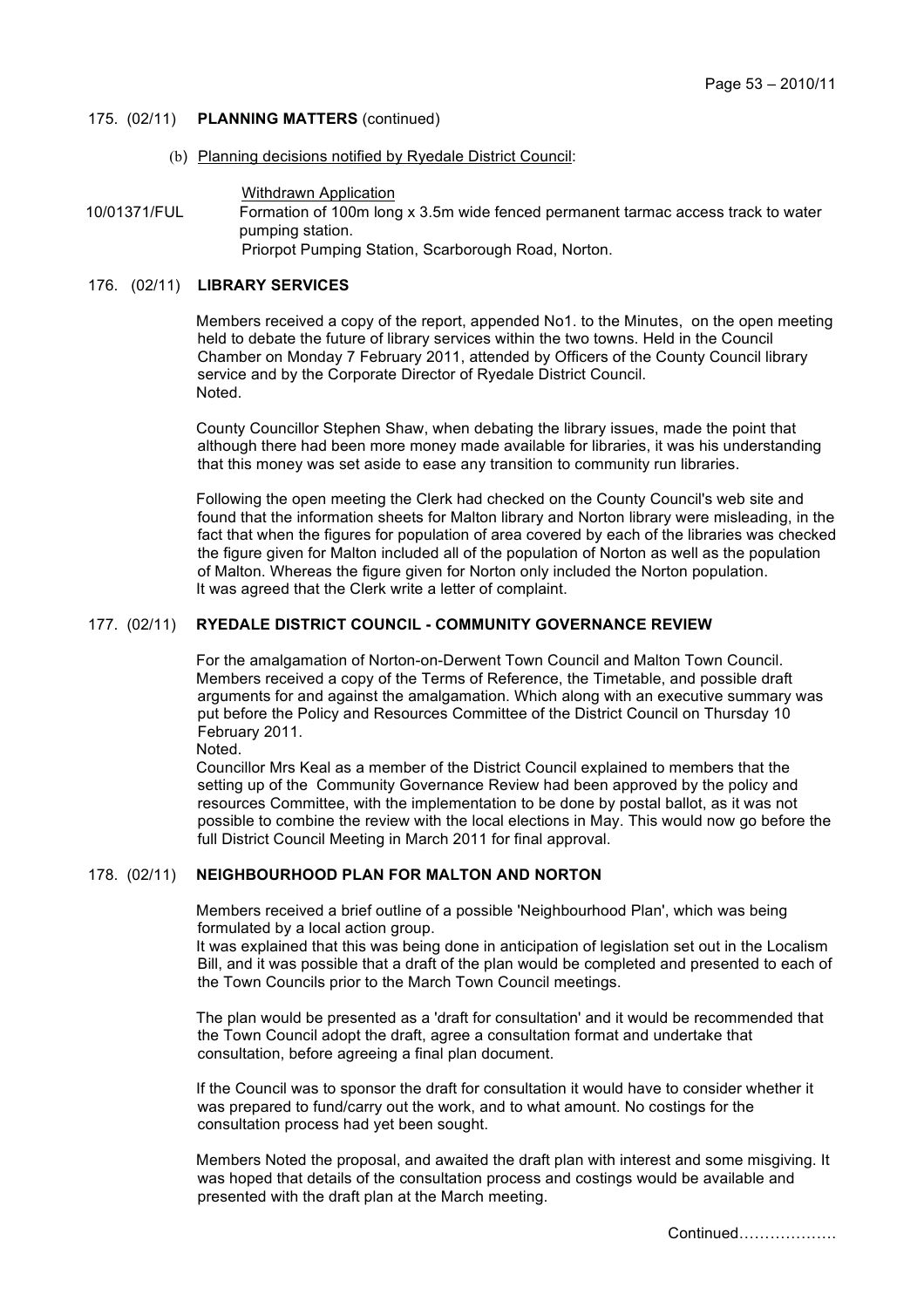# 179. (02/11) **COUNTY COUNCIL - MINERALS CORE STRATEGY CONSULTATION**

Members received a copy of the Minerals Core Strategy Consultation document, in order to formulate a response.

As the closing date for the consultation was not until the 25 March 2011, it was agreed that this item be brought back for the March meeting when members would have had time to study the document fully.

Councillor Mennell then asked if it could be brought to the attention of the proprietors of the local quarry, W. Clifford Watts, that their lorries were leaving the quarry un-sheeted and without their wheels washed. The Clerk agreed to write.

## 180. (02/11) **CORRESPONDENCE**

 (a) Ryedale Safer Neighbourhood Team - Monthly Crime Statistics for January 1011, for Malton and Norton. For information. Noted

- (b) North Yorkshire County Council Parish Charter. Copy available in the office. For information. Noted.
- (c) The Big Tidy Up Group Notification of the next Big Tidy Up. To cover both Malton and Norton, on Sunday 20 March 2011. Time 10.30am to 12.30pm. For information. Noted.
- (d) Yorkshire Local Councils Associations Newsletter White Rose Update. For information. Noted.
- (e) Next Steps, Mental Health Resource Centre Annual Report and Accounts. Copy available in the office. For information. Noted.

#### 181. (02/11) **CLERK'S REPORT**

- (a) Ryedale District Council & County Council Highway Consultation The Consultation was to bring together several different areas of work; the Brambling Fields junction improvement and complementary traffic management measures in Malton and Norton; the County Council's Service Centre Transportation Strategy for the area; and potential public realm improvements. Members were asked to note that the public exhibition for this consultation was to be held at the Green Man Hotel in Malton on the 18 and 19 March 2011. With a briefing for members of the Town Councils being arranged for 12.00pm on the 18 March, ahead of the exhibition opening to the public at 1.00pm. Noted.
- (b) County Council Consultation on Reduced Opening Hours, Household Waste Recycling **Centres**

The Clerk apologised to members for not informing them earlier, but she had only found out about this consultation via an E. Mail received from StreetScene at the District Council.

The consultation on reducing opening hours gave two options:

OPTION A - Each Household Waste Centre would be closed for one day mid-week with nearby Waste Centres open and all sites closed Sunday morning, or OPTION B - All Household Waste Centres closed on the same weekday.

The District Council had already responded to this consultation raising concerns, as they found neither option particularly favourable, however they had said that from the two choices Option B would be preferable.

Closing date of consultation 28 February 2011.

RESOLVED that the Clerk respond stating that Option B would be the Council's preference, as it would be unacceptable for Household Waste Centres to not be open at weekends including Sundays.

Continued……………….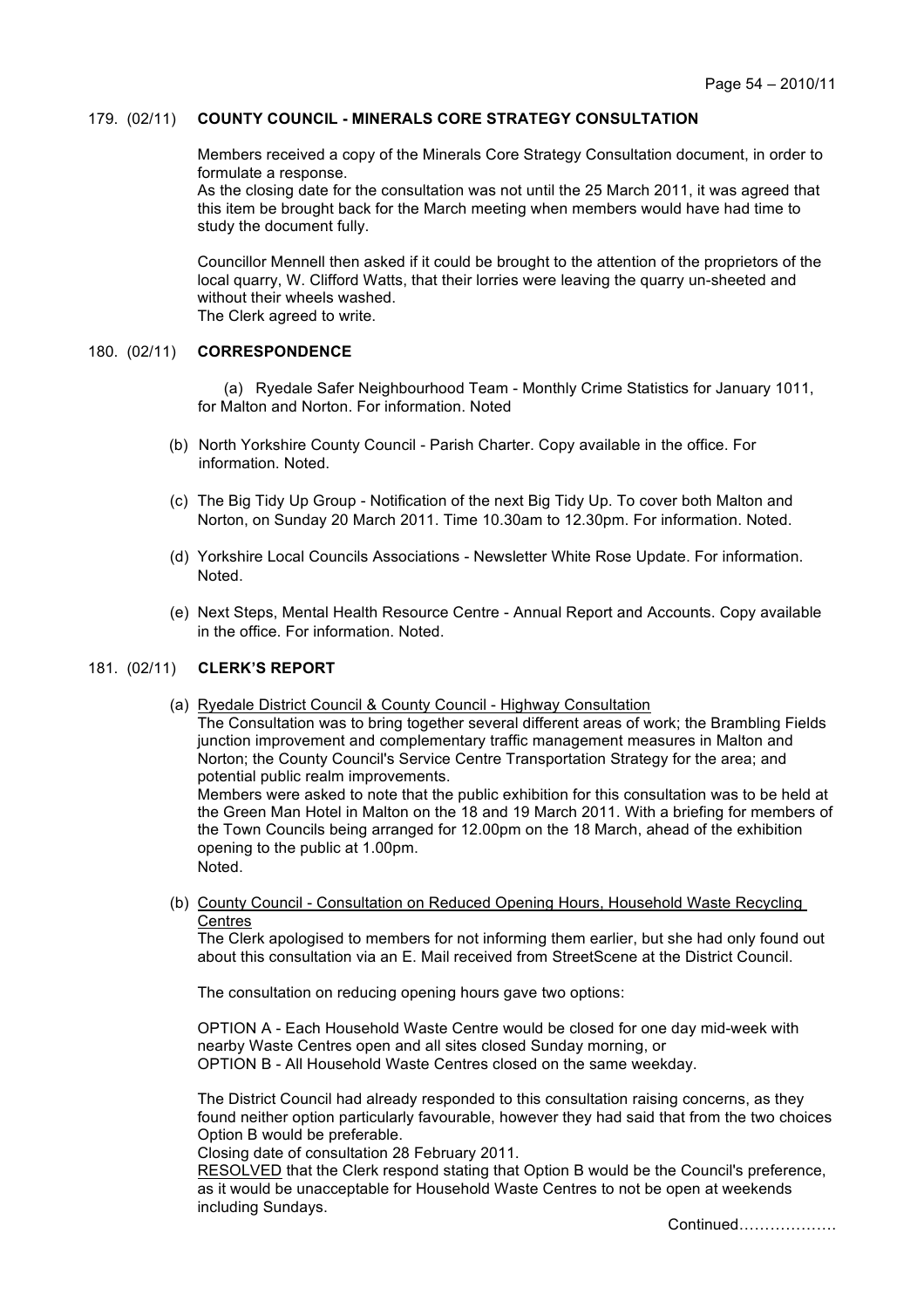## 181. (02/11) **CLERK'S REPORT** (continued)

 (c) County Council - Highways, Temporary Road Closure, Beverley Road It was proposed that there would be a temporary closure of Beverley Road from the Newstead Stables junction to North Grimston, it would be for a total of two weeks during the period 21 March 2011 to 29 April2011, in order for carriageway surfacing works to be undertaken. The official diversion route being along Scarborough Road, turn off for Wintringham, along to West Lutton, Kirby Grindalythe, Duggleby and back to North Grimston. For information. Noted.

### (d) Elections 2011

Members received a copy of the Yorkshire Local Councils Associations recently published Advice Note on Elections. For information. Noted.

# 182. (02/11) **TOWN MAYOR/CHAIRMANS REPORT**

The Mayor reported on his attendance at:

|                                                      | The Pantomime 'The Old Woman                                 |  |
|------------------------------------------------------|--------------------------------------------------------------|--|
| Who Lived In A Shoe', at the Milton Rooms.           | The Norton Senior CitizensParty                              |  |
| - held at Norton College.<br>$\bullet$               | The Malton and Norton Sports                                 |  |
| Centre, official opening.                            |                                                              |  |
| $\bullet$<br>Services - held in the Council Chamber. | The Open meeting on Library                                  |  |
|                                                      | The Local Councils Associations                              |  |
| meeting - held at Ryedale House.                     |                                                              |  |
| $\bullet$                                            | The Malton and Norton                                        |  |
|                                                      | Community Police Tier 2 CaP meeting - held at Ryedale House. |  |
|                                                      | The 100th Birthday Celebrations                              |  |
| of Violet Atkinson - held at Rockingham House.       |                                                              |  |

# 183. (02/11) **REPORTS OF REPRESENTATIVES ON OTHER ORGANISATIONS**

Councillor Mennell reported on his attendance at:

• The Ryedale Cameras in Action meeting - held at Ryedale House.

Councillor Gray reported on his attendance at:

• The Milton Rooms Management Committee meeting.

Councillor Lloyd-Williams reported on his attendance at:

• The Malton and Norton Area Partnership meeting.

#### 184. (02/11) **MEMBERS' QUESTIONS**

- (a) Councillor Mrs Denniss asked who was responsible for the cleaning of street signs, as there were quite a number in a very dirty condition. The Clerk to make enquiries.
- (b) Councillor Milner asked if the relevant authority could take down and remove the now obsolete light stand at the entrance to St Nicholas Street car park. There also appeared to be a caravan permanently left in the car park and could anything be done about it. The Clerk to make enquiries.
- (c) The Mayor asked if any member would consider joining the committee of the Sure-start Children's Centre, as he was finding it very difficult to attend as they held their meetings during the day. Members agreed to think about it.